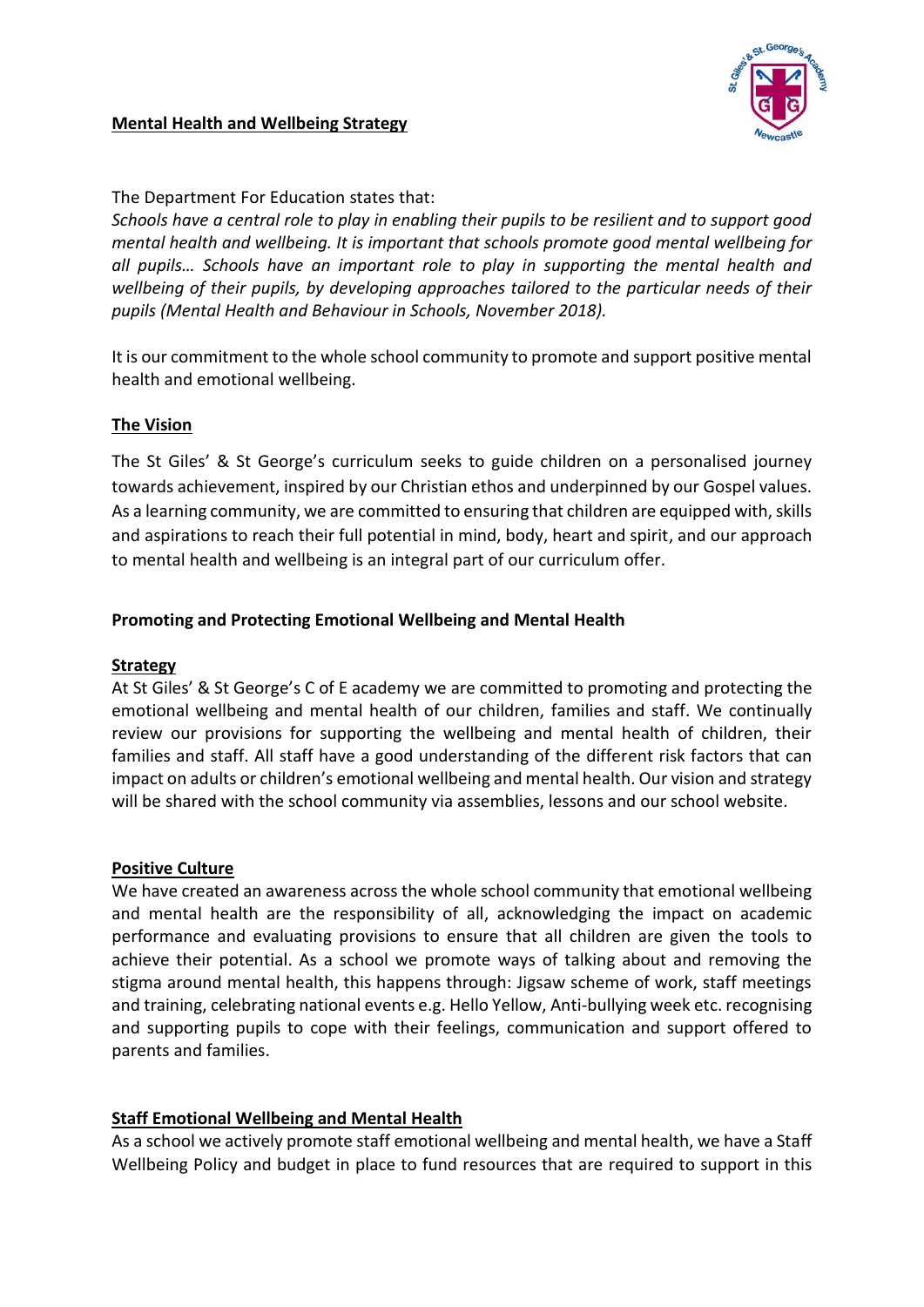area. We value our staff team and endeavour to reduce workload and provide support systems to promote positive emotional wellbeing and mental health. We are committed to ensuring staff have access to high-quality, ongoing professional development and information sharing through weekly staff meetings and briefings.

#### **Networks**

As a school we pride ourselves on recognising and understanding the different types of emotional and mental health needs across the school community. We have internal systems and external partnerships in place to support these. The Hive was set up following the Covid pandemic to support pupils in school who require support with their SEMH needs, led by an in-house ELSE and Nurture lead. Our school safeguarding and wellbeing team work together with a number of agencies to support our children and families through referral processes to ensure they receive appropriate support. As a school we will continue to signpost parents to appropriate online information, services and support.

#### **Participation**

It is important that our whole school community is involved in supporting emotional wellbeing and mental health. There are opportunities for pupils to meet and share their views: school council, STEM, Eco knights and wellbeing ambassador meetings. We will continue to work in partnership with parents/carers and respond to their views and needs regarding emotional wellbeing and mental health. We will appoint 'Wellbeing Champions' from across the whole-school community, including teachers, support staff, children, parents and Governors to help us carry out our strategy.

#### **Partnerships**

As a school we have identified and maintained links with appropriate local health, social care and community services: School nursing hub, SEND & Inclusion HUB, Entrust Behaviour Support, Early Help teams, GLOW, New Era, Saplings, Catch 22, AMBA Behaviour management for schools and the Lichfield Diocese. We have representatives who attend local mental health forums to share information and new learning, such as our SENCO who attends the Whole School SEND consortium. Our ELSA who attends regular supervision and seeks advice from other professionals. The Pastoral lead attends half termly mental health network meetings and our DSL for regular safeguarding updates. Our school informs and participates in local commissioning arrangements undertaken by the local authority and/or Clinical Commissioning Group, including our Educational psychologist, school nursing team and Speech and Language teams.

#### **Accountability Framework for the Wellbeing Award**

The following table provides an accountability framework, identifying the roles, responsibilities and reporting lines of all staff to ensure the integration of emotional wellbeing and mental health throughout the school and ensuring the successful completion of the Wellbeing Award.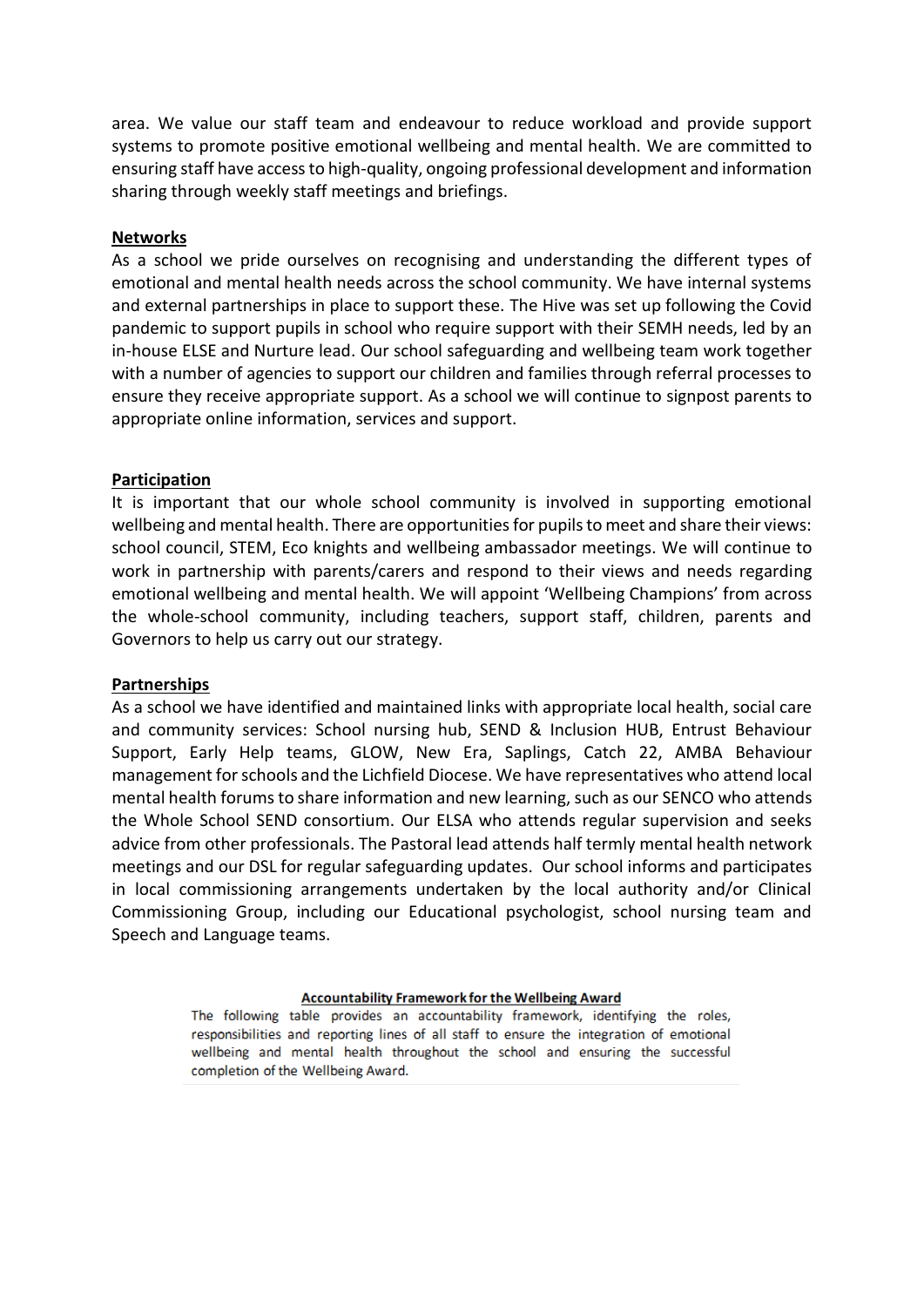# Accountability Strategy

| Role                       | Responsibility                    | Reporting           |
|----------------------------|-----------------------------------|---------------------|
| <b>Directors</b>           | To provide leadership, governance | Ofsted, parents,    |
|                            | and management support.           | community.          |
| Governor:                  | To champion on behalf of the      | Governing body      |
| <b>Alex Nisbeck</b>        | governing body and to build links |                     |
|                            | with the Change Team during the   |                     |
|                            | award                             |                     |
|                            | process.                          |                     |
| Head teacher:              | To provide strategic leadership,  | Governing body      |
| <b>Catherine Pointon</b>   | model positive behaviour and      |                     |
|                            | establish                         |                     |
|                            | external links for the school.    |                     |
| Senior Leadership Team:    | To support the work of the        | Head Teacher,       |
| <b>Catherine Pointon</b>   | Change Team and to actively       | Governing Body      |
| <b>Helen Booth</b>         | model and                         |                     |
| <b>Hannah Gray</b>         | promote the culture and vision    |                     |
| <b>Gemma Barclay</b>       | across the school and in the      |                     |
| <b>Nicola Jones</b>        | school development                |                     |
|                            | plan.                             |                     |
| Change Team:               | To implement the action plan,     | Head Teacher, SLT   |
| <b>Helen Booth</b>         | provide feedback across the       | Lead, Governor Lead |
| <b>Hannah Gray</b>         | school and ensure the evidence    |                     |
| <b>Emma Alcock</b>         | is available to complete          |                     |
|                            | the award. To act as reference    |                     |
|                            | points and provide leadership to  |                     |
|                            |                                   |                     |
|                            | students, staff and parents.      |                     |
| <b>Business Manager:</b>   | To support the Change Team and    | Head Teacher, SLT   |
| <b>Michelle Elden</b>      | the Senior Leadership Team in     |                     |
|                            | managing resources and            |                     |
|                            | budget implications               |                     |
| <b>Teaching Staff</b>      | To engage with the action plan    | Head Teacher, SLT   |
|                            | objectives and to feedback and    |                     |
|                            | shape the implementation tasks.   |                     |
| <b>Teaching Assistants</b> | To engage with the action plan    | Head Teacher, Line  |
|                            | objectives and to feedback and    | Manager             |
|                            | shape the implementation tasks.   |                     |
| <b>SENCO</b>               | To be on the Change Team and      | SLT, Change Team    |
| <b>Helen Booth</b>         | to ensure safeguarding, training  | Lead                |